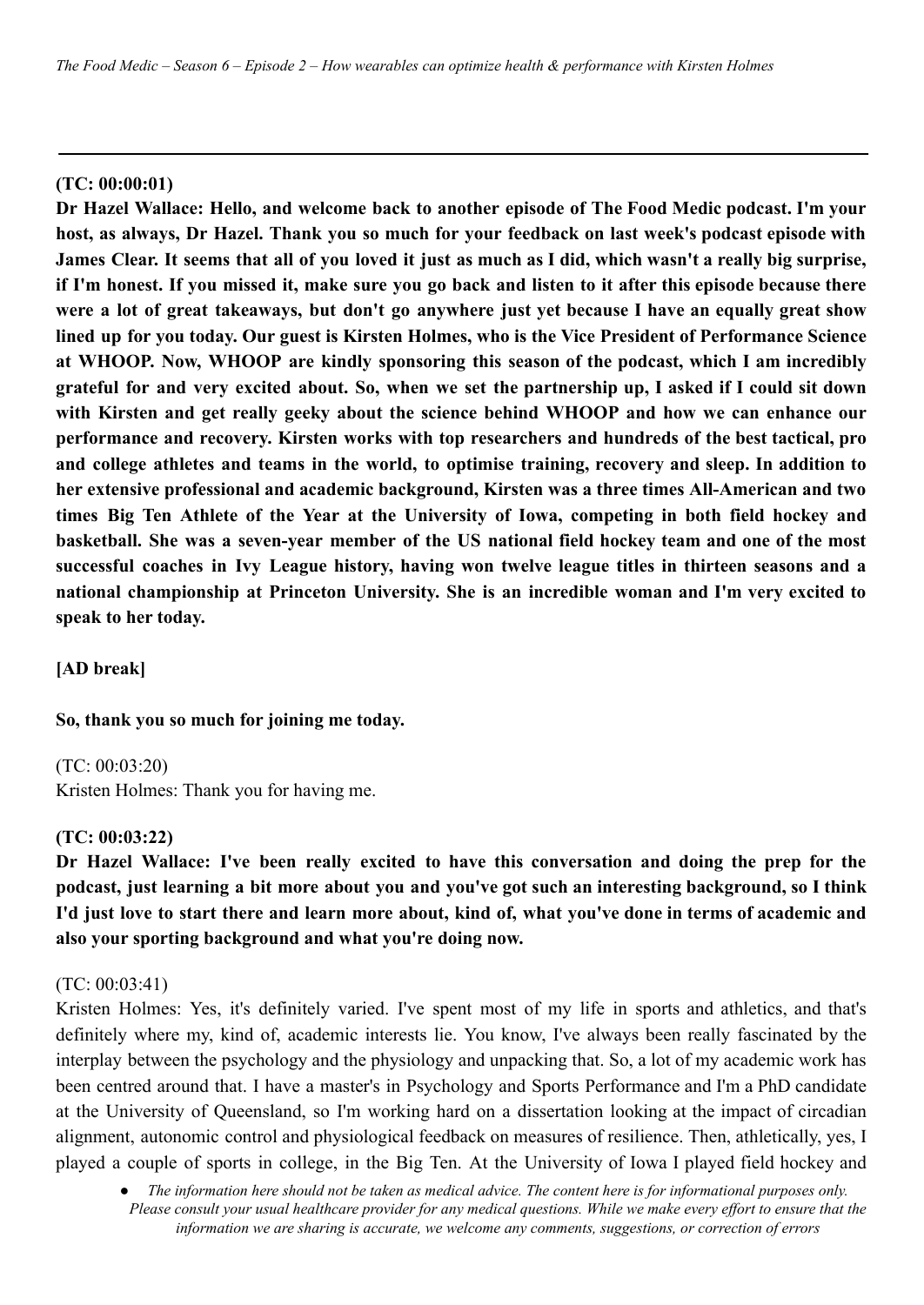basketball and then went on to play for the US field hockey team. One of my most heart-breaking final matches was in a stadium in the United Kingdom, at Milton Keynes. We lost to China in the Olympic qualifier so, yes, it was quite sad.

## **(TC: 00:04:47) Dr Hazel Wallace: Yes.**

(TC: 00:04:48) Kristen Holmes: Yes.

## **(TC: 00:04:49)**

## Dr Hazel Wallace: So, now, you are the VP at WHOOP. What does your role entail there within the **company?**

## (TC: 00:04:56)

Kristen Holmes: Yes, so I primarily aim to stand up research where we can look at various behaviours and then, you know, tie them back to the metrics that we track at WHOOP. So, really trying to understand, you know, which behaviours lead to optimal biometric outcomes, and then trying to take those insights and productise them. For example, if we learn, you know, the ultimate breathing protocol for sleep, we would want to build that into the app. So, we've got some research going on that answered that exact question, actually, which is quite exciting. It's in peer review, right now, so I can't reveal the actual protocol, but the whole intent of doing this type of research is to better understand how to apply our effort. You know, there's a lot of noise, I think, in this industry, just generally, the health and optimisation industry, that is. You know, it's really, kind of, my life's goal to pull this signal out and make that accessible to folks so they understand how to apply their effort if, in fact, longevity and optimal health is a goal.

## **(TC: 00:06:03)**

## **Dr Hazel Wallace: Absolutely, and so how did you first get into wearable technology because I'm assuming you had an interest before you joined the company?**

## (TC: 00:06:10)

Kristen Holmes: I did, yes. So, I was a head coach at Princeton University and also taught a seminar there, aptly entitled Performance Optimisation. In my coaching, you know, we were using all sorts of wearable technology to measure external load and internal load, and obviously we were taking in tonnes of subjective markers as well. What I noticed in the data, over the course of the, you know, ten years or so that we were tracking all of these things, is that there was very little relationship to what was happening during training and next day capacity. So, you know, what I was doing to them during the training session didn't really have a strong relationship to how they showed up the next day. So, what I came to realise pretty quickly is that it's the other twenty hours that they're not with me that have the most impact, and this is where I started to really dig into some of the other factors that influence performance outside of just training load. So, looking at factors like sleep and hydration and nutrition, you know, and psychological influences like purpose, efficacy and control. A lot of this I'd been studying prior to even arriving at Princeton University, where I was coaching. So I was already, kind of, putting together this performance education over the span of my career and delivering that to my student athletes. What was tough, I think, is that there was very little quantification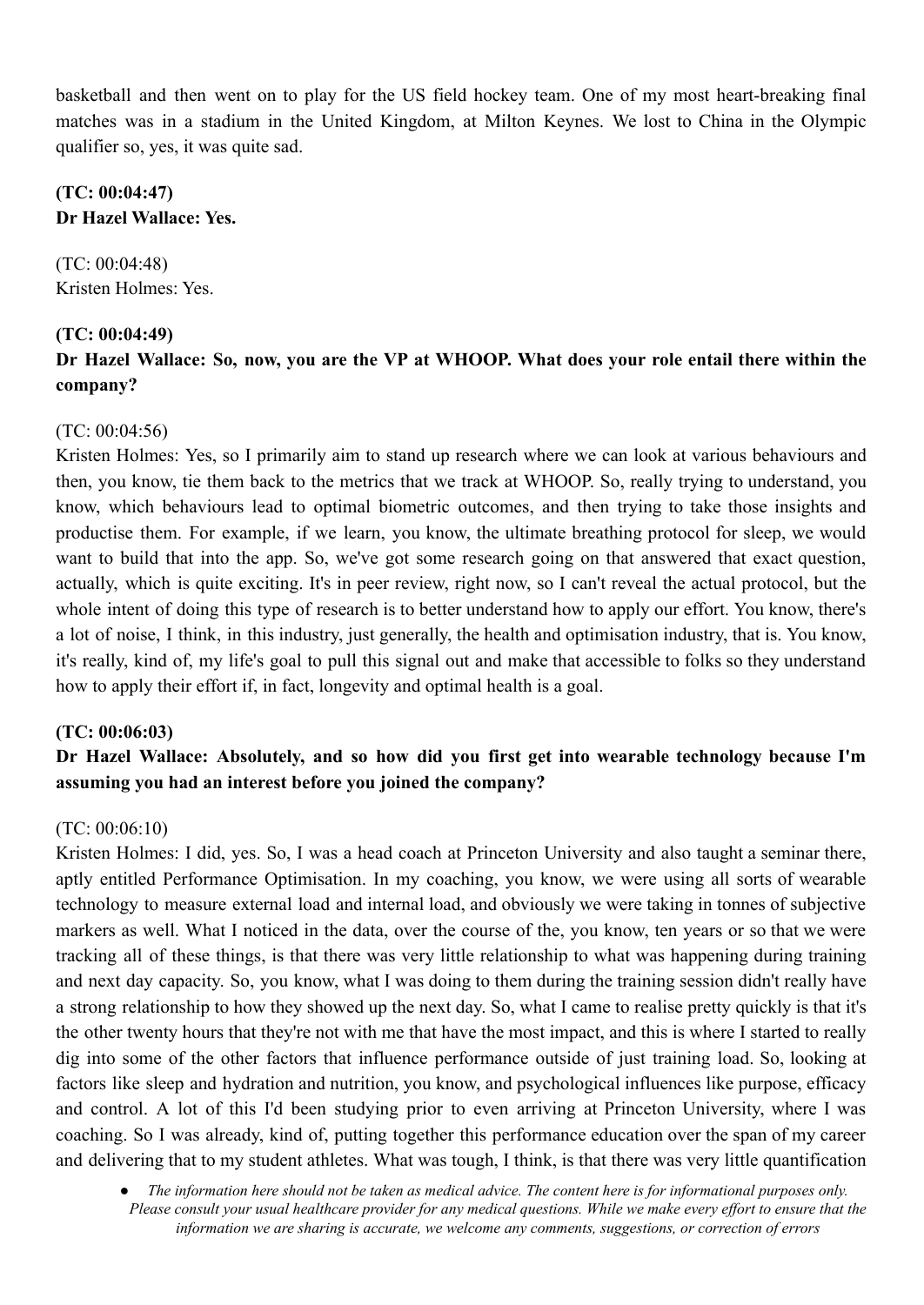of some of those factors, so I started building my own technology at Princeton to really try to quantify some of these other behaviours that were going to influence the capacity of my athletes, you know, to, kind of, show up for training and be able to do the work.

Yes, so that's, kind of, where my interest really was sparked, was just this knowledge that training actually had very little to do with next-day capacity, which I think is quite an, 'Aha,' moment for most people and people might come, you know, with pitchforks at me because of that statement, but we're not talking about just 24 athletes. I mean, this has been proven over and over again with hundreds of thousands of folks on our WHOOP platform. So, it's, kind of, interesting, and what's exciting about that knowledge is that athletes actually have way more control than they realise, right? If they understand what to pay attention to and how to think about their sleep and their hydration and, you know, their fueling strategies and how to really take stock in the most important psychological needs that we have and build an infrastructure around that on a daily basis, like, you can start to really control your performance levels and show up with a level of capacity that enables you to do your best work. Yes, so that's really, you know, kind of, this whole excursion in understanding the factors that influence performance led me to WHOOP because that was really what WHOOP was trying to solve and we were trying to solve it at the same time. That's where I met the CEO of WHOOP and, you know, I decided to join forces. So, yes, that's, kind of what led me to WHOOP.

## **(TC: 00:09:12)**

Dr Hazel Wallace: Amazing and I love the emphasis, as well, on recovery. I do completely agree with you there. I think, for some people listening, they're not going to fully understand what a WHOOP is **and how it differs to, kind of, other wearables on the market.**

(TC: 00:09:28) Kristen Holmes: Yes.

#### **(TC: 00:09:29)**

## **Dr Hazel Wallace: So, can you, kind of, just briefly summarise what the purpose of a WHOOP is versus, say, a standard fitness tracker or a smart watch?**

#### (TC: 00:09:36)

Kristen Holmes: Yes, you know, WHOOP, really, at our core, we're a data and analytics company so we take all of these biomarkers and transform them to give you insight into how your body is responding and adapting to external stress. We measure that in the form of WHOOP recovery. So, WHOOP recovery is on a scale of 0 to 100 (TC 00:10:00) and it basically gives you an indication, again, of how you're adapting to external stress. We also measure sleep, and we go really deep on sleep. I think we're probably the most accurate wearable out there in terms of our ability to not just understand when you're asleep and when you're awake, but actually how much time you're spending in the various stages of sleep, and then be able to coach you to a better future. Then, strain, it's a summary statistic of your cardiovascular load. So, I think what's important with strain is that we tell you not just what you're doing during your workout, but what's happening over the course of the day. So, you know, more of a cardiovascular picture of what you're doing to your body, as opposed to just steps, for example, which is very arbitrary and doesn't really give us a whole lot of insight, and then I think that's one of the core differentiators of WHOOP is really this cardiovascular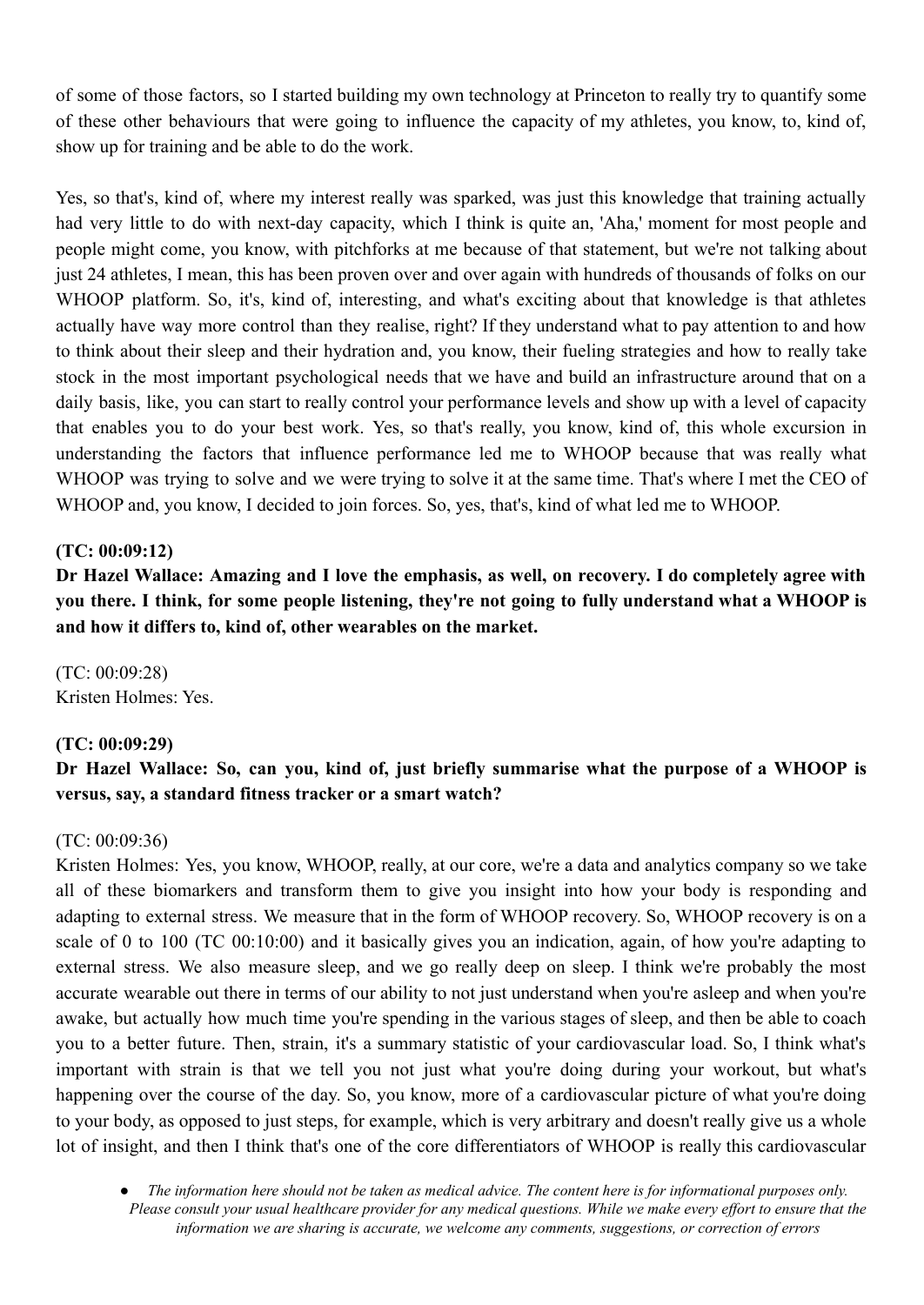picture, which I think is really important. Then, being able to compare, you know, fitness levels over time and, kind of, if you walk today, what that looks like cardiovascular versus your walk in three weeks, you can compare and contrast. So, really, it's a 24/7 physiological monitoring device, you know, that looks at strain, sleep and recovery on a continuous basis, so it's a 24/7 tracker. It's designed to be worn 24/7, you don't have to take it off. The battery just slides over the top, so you never have to take it off to charge it.

So, you're literally getting, kind of, this really robust, 24/7 picture. Then, I think, just, like, the signal accuracy, which I always feel like I have to call out. I mean, anything that you're wearing on your wrist, or even on a ring, the raw signal quality can be quite noisy, so I think we've, you know, developed a set of really sophisticated algorithms that take this signal in almost any condition and can filter out the noise sources really, really accurately. So, I think we're giving you a really accurate picture of what's actually happening physiologically.

## **(TC: 00:12:02)**

**Dr Hazel Wallace: Absolutely, and, I mean, I was so impressed with the amount of data and the** insights that you can get from it because prior to my investing in a WHOOP, a lot of my friends were **wearing them and I didn't fully understand, if I'm completely honest, like, what the big appeal was until I actually started using it myself, and then realised how it was starting to shape my health** behaviours. Sleep comes to mind as one of the biggest things that it's changed for me, especially when you can input in your daily journal the things that, kind of, you did the night before and how that **impacted your sleep, and then getting your dataset at the end of the month and you're, like, 'Wow, wearing a sleep mask improves my sleep, and reading before I go to bed. It's really interesting.**

## (TC: 00:12:54)

Kristen Holmes: Yes, the behaviour modification piece is definitely a core differentiator, there's no question. We see this across every population we work with from, you know, corporate executives to front-line healthcare workers to professional athletes. You know, I think, putting these data that are consumable and actionable in the hands of the individual is really-, the other insight that I learned from coaching is that, you know, me trying to prescribe these behaviours and get my athletes to do them on a consistent basis was really hard, but when they start to see the performance cost of specific behaviours, for example, what does drinking alcohol really do to my sleep? What does it really do to my recovery? To be able to see that in black and white, I think, is really a powerful forcing function for change. So, yes, we do see this across all populations.

## **(TC: 00:13:49)**

**Dr Hazel Wallace: Yes, absolutely, and you mentioned some interesting research that you guys are doing at the moment, and I know, kind of, from the regular emails that go out and the WHOOP newsletter, that you're constantly doing research and really interesting research. Can you share any, perhaps, cases studies or some of the most recent stuff that you guys have been doing?**

#### (TC: 00:14:09)

Kristen Holmes: Yes, I mean, I think, you know, we're a product that takes a lot of pride being grounded in science, so all of the algorithms that we have are based on tonnes of existing research and then it's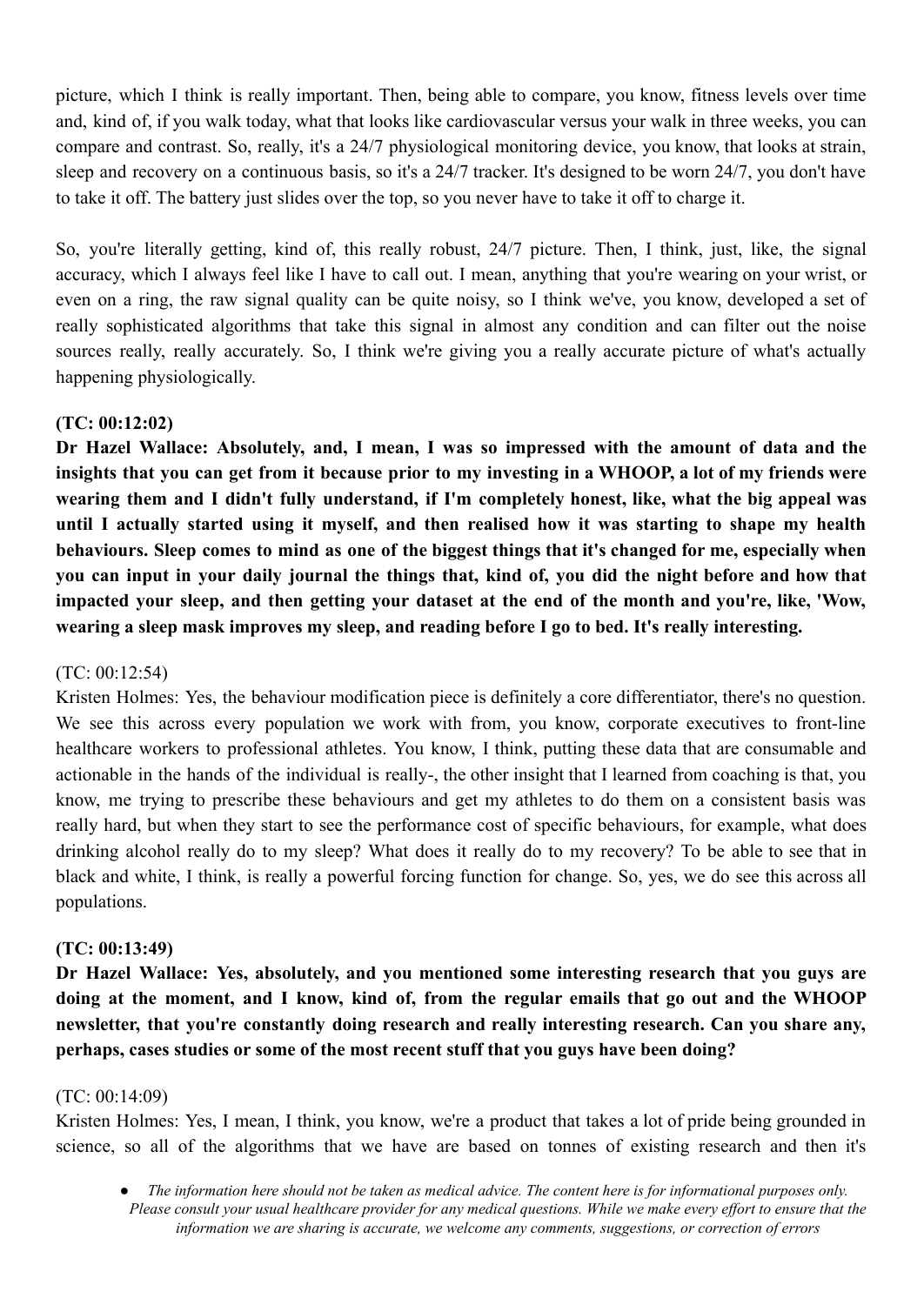supplemented by our own insights, just looking at our member data and huge, millions and millions and millions of sleeps. You know, so we have just these incredible, robust datasets that we're able to use to train our algorithms and become more accurate. So, I think, you know, some of the research that I'm involved in right now, there is very little published data that validates the link between emotional states, motivation profiles and emotion regulation with real-time physiological data, outside a lab. So, kind of, taking, you know, WHOOP and putting it on the wrist and then being able to see what's happening cardiovascularly and how that might be linked to certain emotional states is really valuable, right? We know that there is this powerful link between the psychology and the physiology, but we don't necessarily understand what that interplay really looks like and how our behaviours are actually informing the strength and resilience of that link or the direction of that link. So, that's a lot of the research that we're involved in right now, and we're definitely seeing, you know, some behaviours that are surfacing that actually predict resilience. So, one of the recent findings is sleep consistency has really bubbled to the surface as the behaviour that predicts cardiovascular resilience as measured by heart rate variability and resting heart rate. This is looking at a massive dataset, you know, we're talking thousands and thousands of folks. The study design was basically looking at member data pre-pandemic and then, once the lockdown hit, the data post, so three months before, three months after.

We were looking for, kind of, you know, what is the signature that most predicts physiological resilience? What bubbled to the surface was sleep consistency, so the degree to which you stabilise when you go to bed and when you wake up. This obviously makes a whole lot of sense, you know, if we think about our circadian rhythm and our sleep how it's, obviously, modulated by our interaction with day and night. Again, when we go to bed and when we wake up truly influences the degree to which our systems are able to function at out most efficient levels. So, it's not surprising, but it was really cool to see this unequivocally surface as the most important behaviour, so that's, you know, one finding that I think was really interesting.

## **(TC: 00:16:46)**

# **Dr Hazel Wallace: Yes, really fascinating.**

(TC: 00:16:49) AD break

#### **(TC: 00:17:48)**

## **Dr Hazel Wallace: We keep mentioning recovery and things like HRV, how exactly does WHOOP calculate recovery? What are the, kind of, metrics it's based on?**

#### (TC: 00:17:58)

Kristen Holmes: Yes, so the recovery algorithm takes heart rate variability, resting heart rate, and we take those values during the night, so when conditions are most stable and most consistent. Then, we look at respiratory rate also during the night, and that's just, kind of, a summary statistic, we take every breath over the course of your sleep and then average that, and we use your respiratory rate in our algorithm and then your sleep performance. So, that, kind of, makes up our WHOOP recovery algorithm and recovery is really a concept of autonomic nervous system adaptation, you know, which incorporates all of the inputs that I just mentioned. So, yes, that's, kind of, how we think about WHOOP recovery.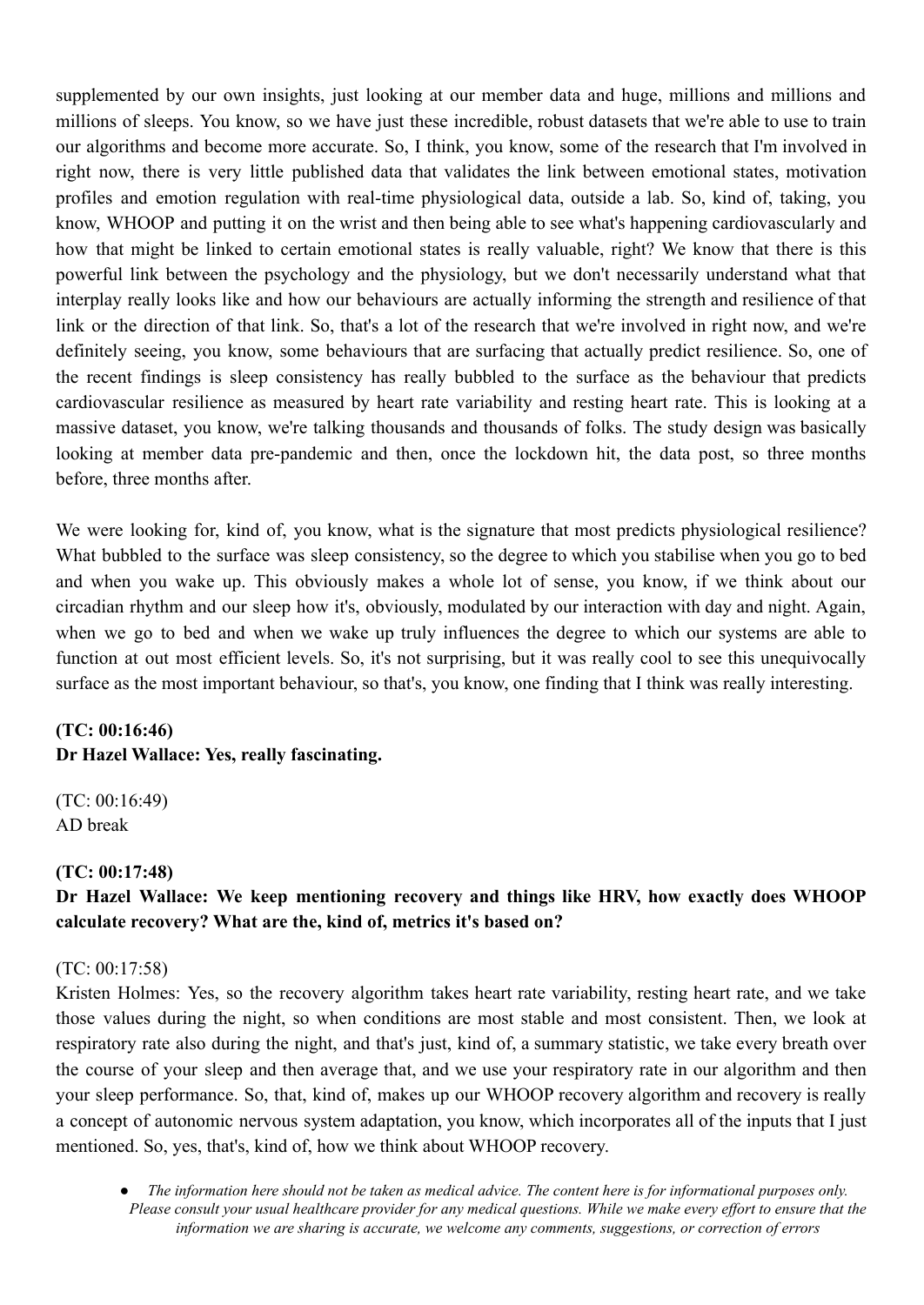## **(TC: 00:18:41) Dr Hazel Wallace: Yes, and heart rate variability, I feel like is getting a lot of airtime recently.**

(TC: 00:18:47) Kristen Holmes: Yes.

## **(TC: 00:18:48)**

## Dr Hazel Wallace: Like, a lot of different, kind of, organisations are using it. It wasn't something that **was focused on as much before. How can we improve our heart rate variability?**

## (TC: 00:20:57)

Kristen Holmes: Yes, and obviously it makes me wildly happy, so happy, that heart rate variability is being, you know, taken more seriously and people are starting to focus on it because it's a measure of your autonomic nervous system and it's really considered the best objective metric to understand your physical and mental readiness, which is important for a lot of reasons. I think if you're going to focus on one metric, you know, heart rate variability just gives you a really great snapshot of just how you're adapting to all the stressors in your life, again, both physical and mental. I think it's just important to understand and, again, it's just one of the inputs into our recovery algorithm, but we do weight it the heaviest of the four inputs and there are a lot of physiological reasons why do that. The research has shown, too, when you do pay attention to it your health actually improves, so it's a really good marker to pay attention to. (TC 00:20:00) I think some of the core things that influence your heart rate variability are (1) just you're managing stress throughout the day, you know, and being really proactive and paying attention to the balance between, kind of, stress and rest. You know, stress in and of itself is not bad and obviously it's really important for us all to take on stress, right, to build resilience and to get stuff done. You know, when we feel stressed, it's usually just out body sending us a signal that it's time to take action, so that's not necessarily a bad thing, but we also need to have tools to understand how to deactivate, right? Chronic activation is what leads to, kind of, chronic stress and burnout, right?

I think one of the best ways to create autonomic balance, right, which is what HRV will be a measure of, either imbalance or balance, and a higher HRV means there's balance and, you know, controlling stress throughout the day is one of those ways to really mediate heart rate variability. You know, some intentional breathing. The most efficacious is a technique called resonance frequency breathing, which basically just maps your respiratory rate and heart rate in a frequency that is optimal for you. Most adults are at 6.0 breaths per minute, but the range is going to vary slightly, but resonance frequency breathing has emerged in literature as the most efficacious in mediating heart rate variability, so that would be one to pay attention to. I think generally just breathing through your nose throughout the day, as opposed to out of your mouth, is also a way to really help heart rate variability, and it sounds so simple, but I think most people aren't necessarily focused on their breath, but there's a lot of research out there as well that points to nasal breathing as being really efficacious to helping stabilise our autonomic nervous system. It also helps with sleep, and sleep is the other one that will definitely influence your heart rate variability, and again if you can focus on stabilising that sleep-wake timing, we know that that correlates to next day heart rate variability, so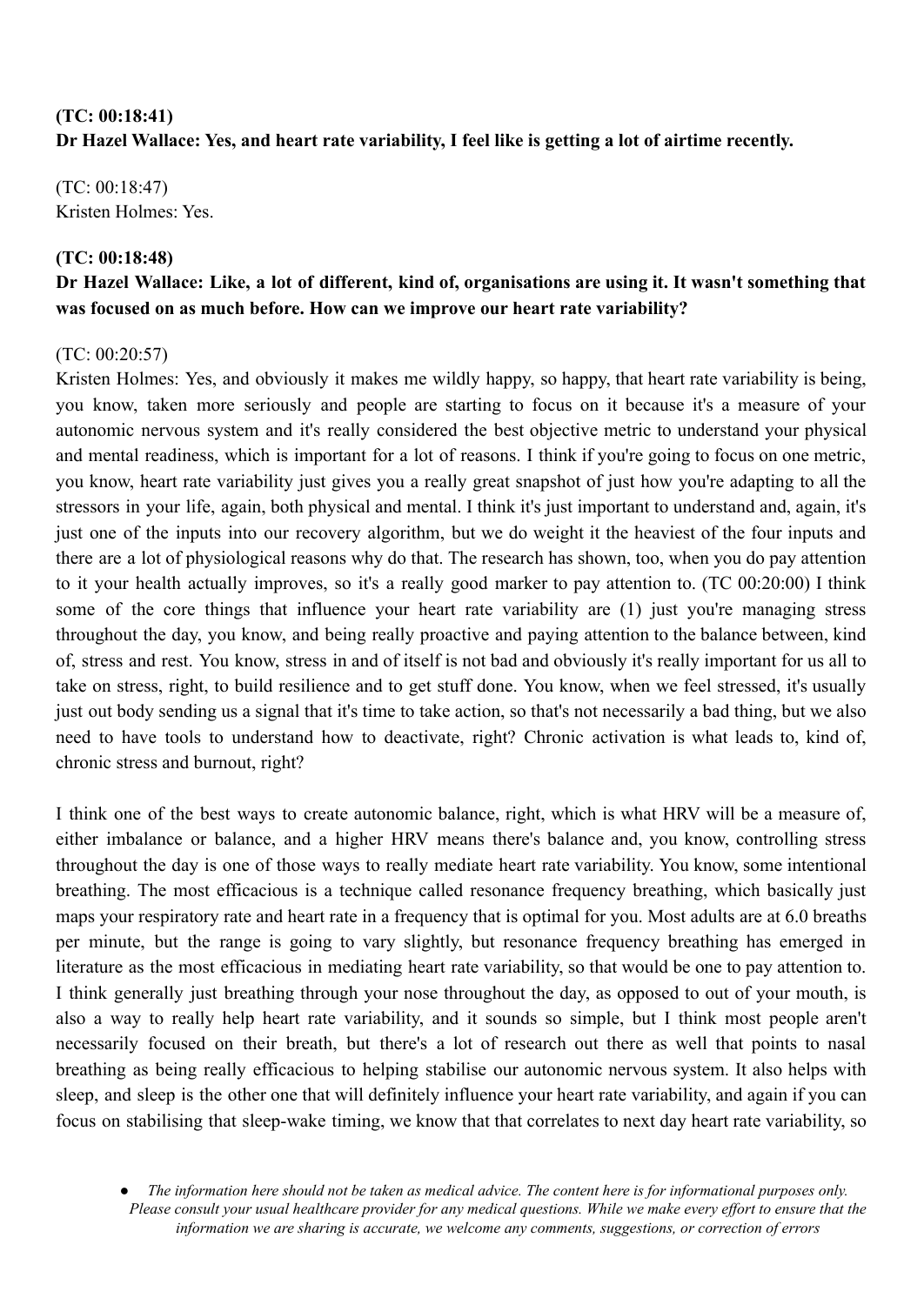sleep consistency, and the quality of your sleep obviously, and actually sleep consistency drives sleep quality. Again, both will influence your heart rate variability.

And then I think the other thing that's really poor is just the timing of the meals. We see this in the data, and there's a lot of good literature out there that suggests we should bias towards earlier in the day, and I think for listeners, to make it real simple, try to eat when the sun is out, and try to not eat when the sun goes down, because I think most folks probably don't realise this, but waking and obesity is really hormonal, which suggests that it's aligned with our circadian rhythm. Again, this pull toward lightness and darkness, and being able to align our behaviours so we're in sync with the natural cues in our environment. Obviously you have evolutionary roots, but something that people can grasp on to that will really have a profound impact on recovery and HRV. So, sleep timing is quite massive. So, those are a few things, maybe I mention one more that also relates to circadian rhythm, and has a profound influence on when you actually feel sleepy, so this will enable you to have consistent sleep time, and that is one of the most important behaviours that will toggle on to that, is viewing light in the morning. Again, most of the things I'm mentioning here are democratically available, right?

They're free, so it's just a matter of being disciplined about them, but viewing light within 20 minutes of waking up, prior to 9:00 am, even if it's cloudy. That photon energy from the sun is really central in setting our circadian clock. It's basically that getting outside within 20 minutes of waking up, prior to 9:00 am for five to ten minutes will give you the photon energy you need for your body to then know that it's time to be alert. It's really important to get that cortisol pulse going, and to tell your body that it's time to be awake, and then that starts the clock on, 'Okay, I'm supposed to be awake,' and then twelve hours later, we'll be building pressure throughout the day, and then that will lead to a point where you actually start to feel sleepy at night, but that first moment of sun is really going to be the precursor that kicks all of that off.

## **(TC: 00:24:33)**

**Dr Hazel Wallace: Absolutely. One of the things you mentioned obviously is meal timing, and I guess** nutrition as a whole is really important when it comes to recovery. Do you think that nutrition will be **integrated into the app at any point?**

## (TC: 00:24:48)

Kristen Holmes: Yes, I mean baby steps. I think for me, just given the research that exists out there, I really want to help folks think about the timing of their meals first. So, when we think about the order of operation, get them meal timing right. I know this isn't going to be perfect every day, but if you can, four of the seven days, eat when the sun's out, and not eat when the sun's down, you'll really be helping yourself.

## **(TC: 00:25:21)**

**Dr Hazel Wallace: Obviously we've spoken quite extensively about recovery, but one of the things that** I wanted to ask you is whether you have gained any insights into sex and gender differences when it comes to recovery, from the data that you guys have collected, or is that something that's not really **been looked at yet?**

## (TC: 00:25:38)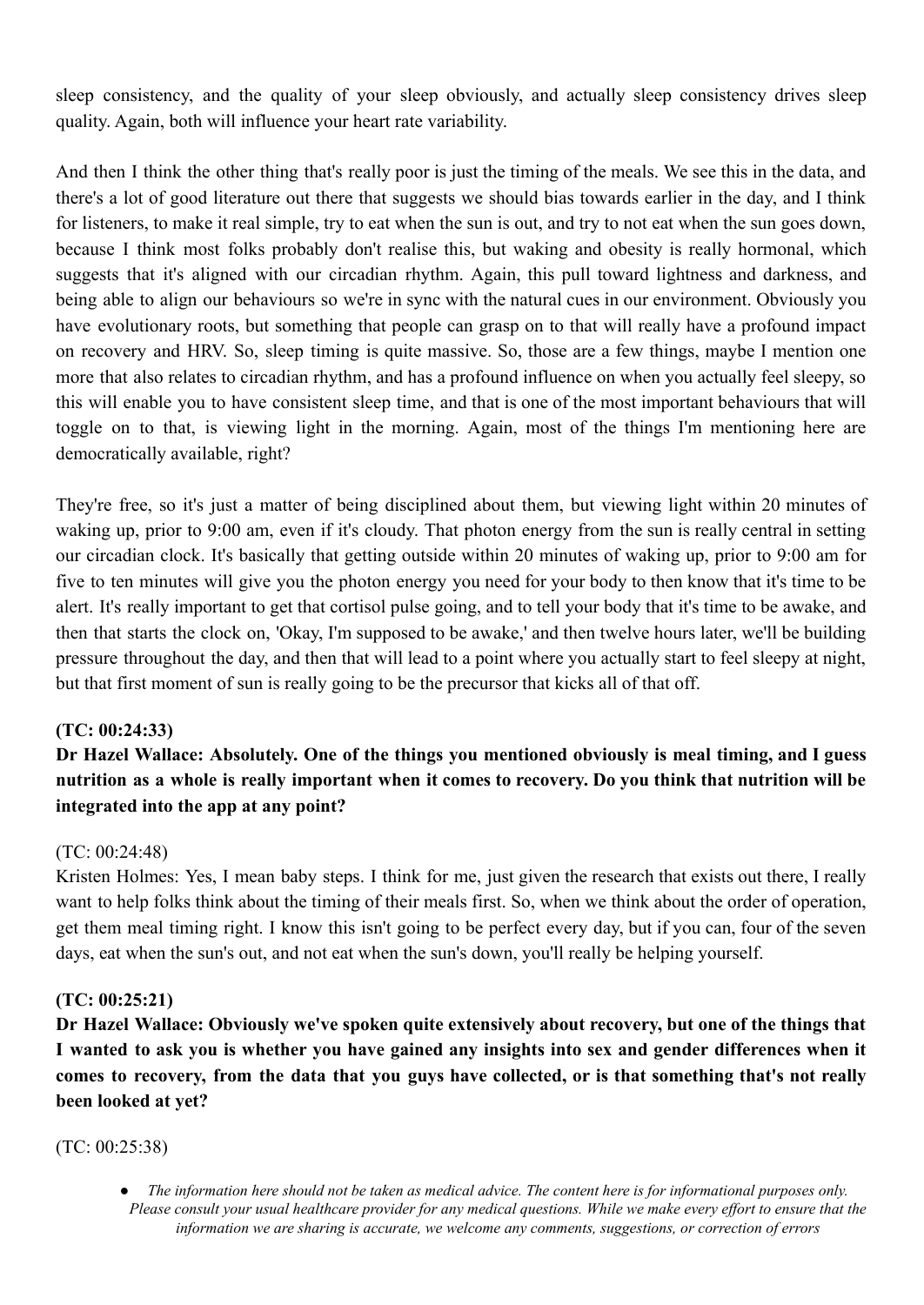Kristen Holmes: Oh yes, definitely. Actually we have a paper in peer review right now that looks at people who identify as men, and folks who identify as women, and how those differences manifest in Whoop recovery, and how they build strain. I can't talk specifically, but there are massive differences, and they definitely fluctuate with the cycles of women. We definitely have very different, and this is relatively well-documented, but different phases of our cycle. We're going to be more adept at certain types of workouts, for example, and it might need different levels of recovery based on where we're at in our cycle. But yes, those differences are quite profound actually, and there's a lot of really great research out there, Rayco (ph 26.31), and FitrWoman, and Wild AI. There's lots of technologies that are trying to help females in particular better understand how their cycle influences their capacity to take on volume and intensity, and what that actually means for recovery, and what's cool about what we're doing is we're actually able to quantify all that. So, it's a lot less active input by the user. We can actually passively collect all this data, and then be able to give you recommendations without a lot of user interaction, which is really cool. So, we're building toward that, that's coming. What we do currently have is we have a sleep coach feature based on where you're at in your menstrual cycle. So, one of the things that we saw in our data is that your sleep efficiency absolutely varies by your menstrual cycle phase. So, people who menstruate will definitely need to allow more time in bed during the luteal phase, to offset the reduced efficiency.

So, for example, if a female member typically spends 7.5 hours of sleep in an eight hour sleep opportunity, that member would want to give herself 8.25 hours to get the same 7.5 hours, in order to feel your best. What's cool is that Whoop does all of this adjusting for you. You don't even need to think about it, all you need to do is just listen to Whoop's sleep need recommendation, and it will automatically adjust how much time you need to be spending in bed, which is really cool, and I have another super cool finding that just came out around sleep need recommendations, and how they correlate to executive functioning and working memory, if you want me to reveal that.

## **(TC: 00:28:19) Dr Hazel Wallace: Yes, I'd love to. Okay.**

#### (TC: 00:28:22)

Kristen Holmes: And this is again, a lot of the research just understanding emotion regulation. Some of these things that are a little bit less abstract, and less tied to the physiology, and really trying to unpack this, and this one is really the cognitive measures, looking at executive functioning, and working memory. We just call these, I guess, for lack of a better word, performance data, executive functioning and working memory. We measured them via Stroop and NBAC, over the course of a six month study, and what we saw is such a strong p-value, it's almost a causal relationship between the sleep debt that folks accumulate. So, the more sleep debt, the worse they performed on the NBAC and the Stroop next day. So, sleep debt is a metric that we reveal, we surface to our users to help them understand what they needed to get for sleep. So, how much time Whoop told them to spend in bed, versus what they actually got. That delta shows up as your sleep debt, and it accumulates over the course of the days, so you can start to see an accumulation of sleep debt, if you're missing your sleep need, and I can talk how this actually relates to illness and injury burden and availability in sports. There's some separate research we've done looking at that, which is fascinating, but this one little metric of sleep debt predicted executive functioning and working memory.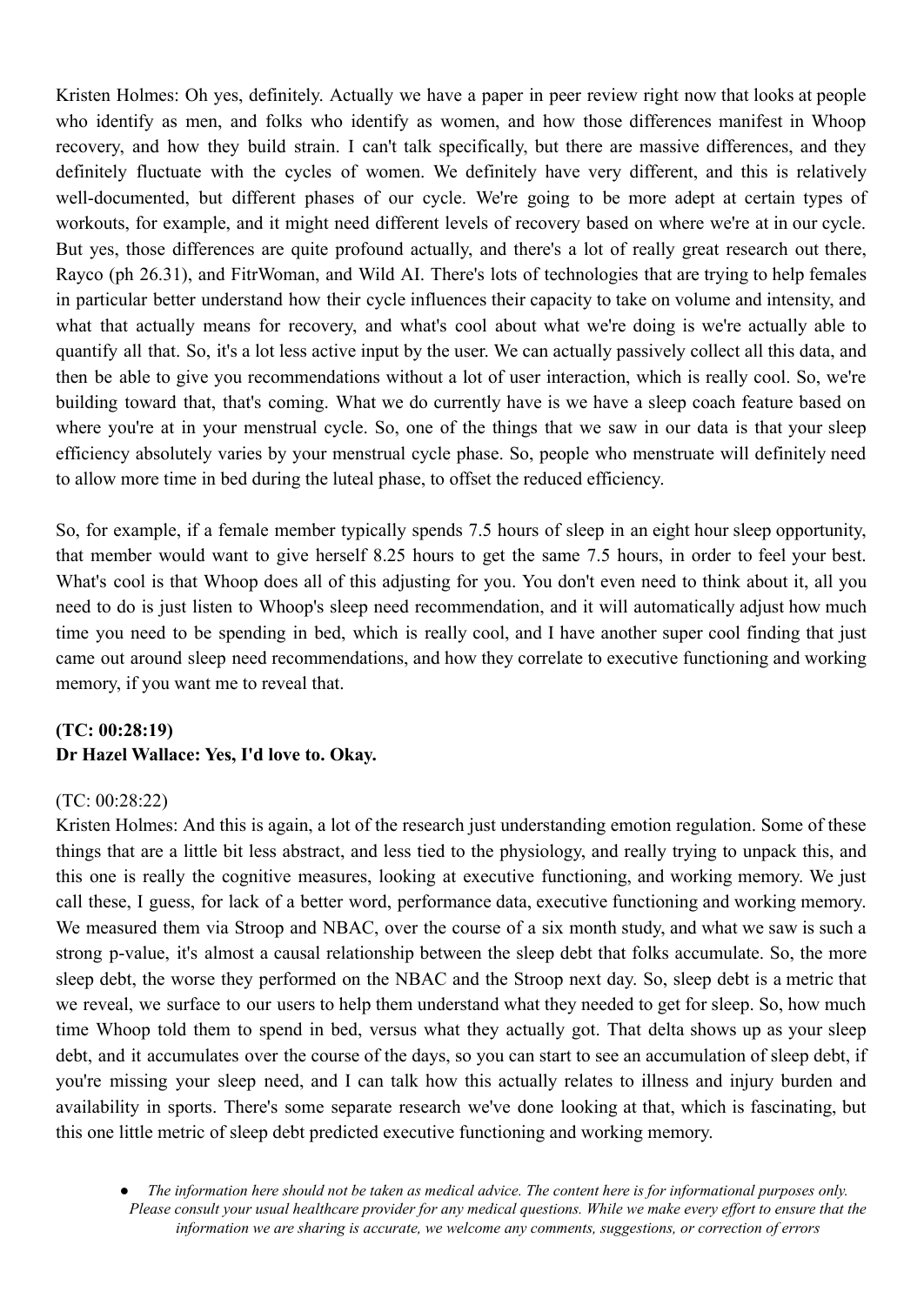So, literally if you keep your sleep debt below 30 minutes, your cognitive functioning is going to be far superior than if you allow this sleep debt to accrue, (TC 00:30:00) and we see as much as 40 minutes of sleep debt will impact your next day working memory and executive function. So, basically, because your sleep debt is an input to your sleep need recommendation-, so we take your baseline, we take any naps you took, we take your sleep debt and your strain, so how much cardiovascular load you've accrued. So, we take those four inputs, and we use that to give you a sleep need recommendation. So, a lot of the sleep scientists come at me like, 'Your sleep need is just totally made up.' And obviously it's based on a tonne of physiology, and a lot of external research, and we've kind of fit it to our ecosystem, but this sleep debt, the fact that sleep debt correlates, it's such a strong relationship, we basically indirectly validated our sleep need recommendation. So, if you literally listen to Whoop sleep (mw 30.53) recommendations, you will show up tomorrow with more availability, not just physically, but mentally as well, which is pretty cool, yes.

#### **(TC: 00:30:59)**

## Dr Hazel Wallace: That's amazing. And so, can you make that up by napping the next day, if you've **had a poor night's sleep?**

#### (TC: 00:31:07)

Kristen Holmes: Yes, and that is really the protocol. So, when we were working with elite teams, and corporate executives, anyone who's interested in reforming at the highest level, we know that there's this relationship between executive function. Illness and injury burden also correlate to sleep debt. So, if you wake up with 30 minutes of sleep debt, for example, the recommendation 100% is to map that sleep debt with a nap. So, generally speaking, keep it to an ultradian cycle, so nothing more than 90 minutes, but that is definitely the recommendation. So, you can't make up for lost biological sleep necessarily, but you can definitely buffer the impact by incorporating a nap during the day. Again, make sure it's prior to 2:00 pm. Anything after that is going to have actually a deleterious effect on next day's sleep, and could potentially impact your nocturnal sleep experience, and also could delay your sleep onset latency, how fast it takes for you to fall asleep. So, you want to be careful about when you nap, but that is 100% the recommendation, to keep sleep debt at bay, is to use naps strategically.

#### **(TC: 00:32:18)**

## **Dr Hazel Wallace: Absolutely, and so you mentioned sleep debt and injury and illness, can you speak to that a little bit, and what you've learnt there?**

#### (TC: 00:32:29)

Kristen Holmes: Yes, so obviously I was a coach for seventeen years, so it was all about availability, right? You're doing everything you can to ensure that your athletes are available for training, and a lot of that does in fact have to do with the volume and intensity, but generally speaking, in elite level athletes, nothing you can really do in a two hour training session is going to injure them, right, if they are coming to your training session with capacity. And the way to come with capacity is to meet your sleep need, most simply, and we saw this in a study that we did with 230 collegiate student athletes, and basically the sleep debt again, the folks who kept sleep debt below 30 minutes, not one of them actually got injured, which is insane, right? Obviously there's luck involved in that, clearly, but most importantly over the six month period, no-one got sick. So, sleep debt, again, you keep it under 30 minutes, you're really positioning yourself to be illness- and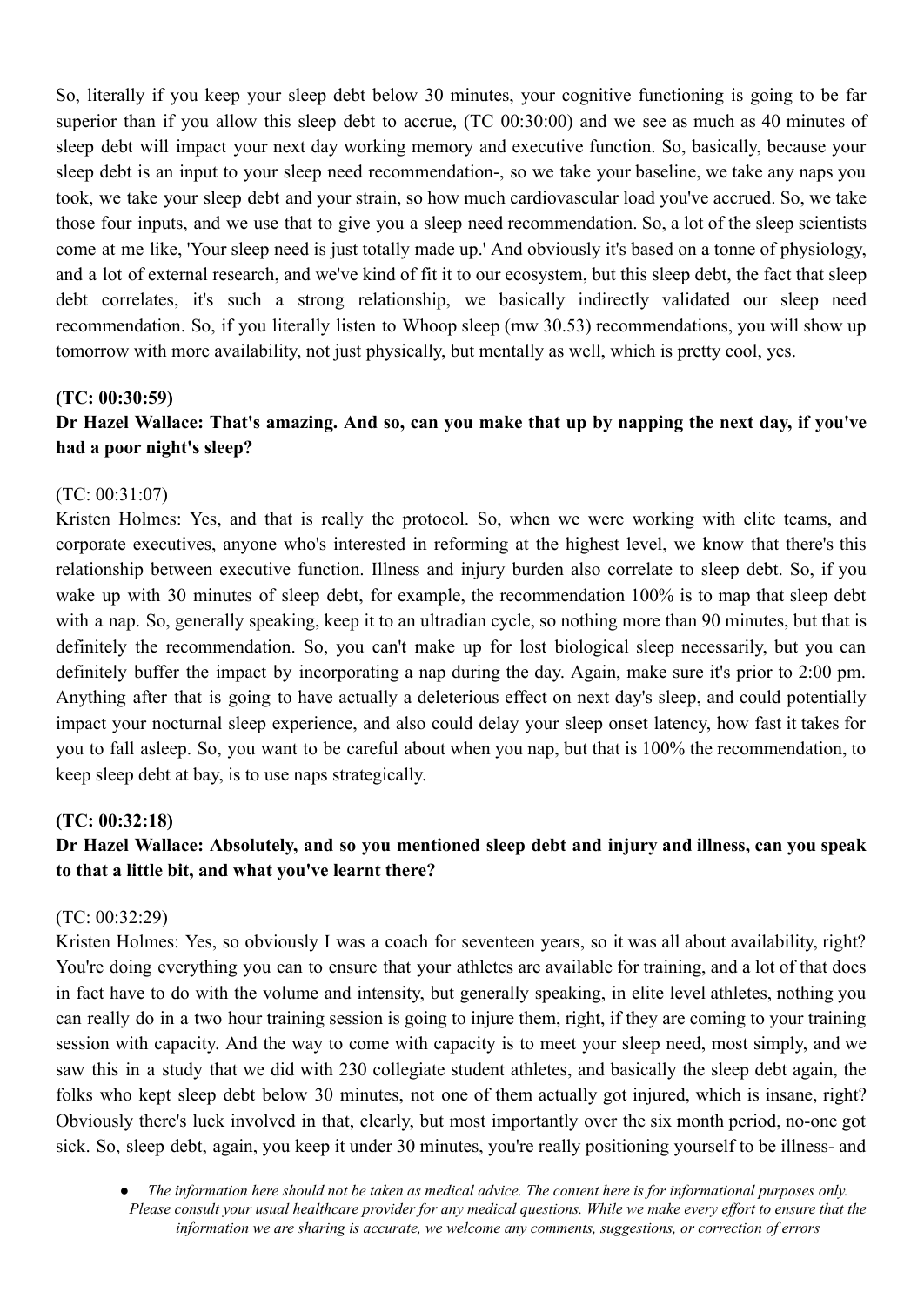injury-proof. I know, it's crazy. And I think too, when we consider availability, and what that predicts in team sports, there's some really cool research around that. I think Ray Smith and colleagues, it was basically looking at performance success or failure, and how that's influenced by weeks lost to injury and illness, and I think this was in track and field athletes, but it was a five year prospective study, so it was a long study, and they basically saw that by lowering illness and injury burden, it enabled athletes to complete the prescribed training, and this availability basically was ten times more likely for the team to optimise its individual and therefore its team potential.

So, basically the formula explained 86% of successful seasons. So, it seems probably obvious, but I think what's so cool about this is, again it's understanding how to apply your effort, right? I want to be able to tell my athlete one thing that they can do. If they literally keep their sleep debt below 30 minutes, and that's the only thing that you focus on, if that's the anchor, right, that is going to influence really all the behaviours, right? Because in order to keep your sleep debt below 30 minutes, that means you have to limit the time awake, you have to actually get quality sleep, you'd have to go to bed and wake up at consistent times. So, you can start to back into these other behaviours that are really central, but it's measured. How well you're doing these other things, basically you can quantify it in this sleep debt metric. (Advert plays 35.12-36.12)

## **(TC: 00:36:13)**

## Dr Hazel Wallace: Yes, and a lot more people are giving sleep as well more attention, and I guess with the likes of Why We Sleep and books like that, we're realising it's a lot more important than we **previously thought for performance, physical health, mental health.**

## (TC: 00:36:30)

Kristen Holmes: It is literally the greatest, and Dr Matthew Walker, you referenced Why We Sleep, which is just brilliant, and as a sleep evangelist, I just have so much gratitude for this man, and what he's done to just evangelise this concept, because we think about root cause mortality, it's insufficient sleep, right? When we think about cardiovascular disease, and I think he makes the case in the book of why insufficient sleep is root cause to all mortality. So, I think if we're not thinking about sleep, and figuring out how to get the best possible sleep, then we're really doing ourselves a huge disservice, right? How we sleep really determines how we show up. Yes, and Dr Matthew Walker has just really been so helpful in getting that out to the forefront.

## **(TC: 00:37:19)**

**Dr Hazel Wallace: Yes, and making it so accessible. I feel like everyone's a sleep expert now, and there's things that are very much common sense when it comes to getting a good night's sleep, but** then obviously you guys are collecting data all the time from people who are inputting into their sleep **journals, and then applying that to how much sleep, and how good quality and deep sleep they're getting. So, what are the fundamental things that you found that are really important for not just quantity but quality of sleep?**

#### (TC: 00:37:59)

Kristen Holmes: Yes, so there's quantity, there's quality, and there's consistency, right? So, those are the three pillars of sleep, and I think the biggest behaviour that influences your potential for quality sleep is the degree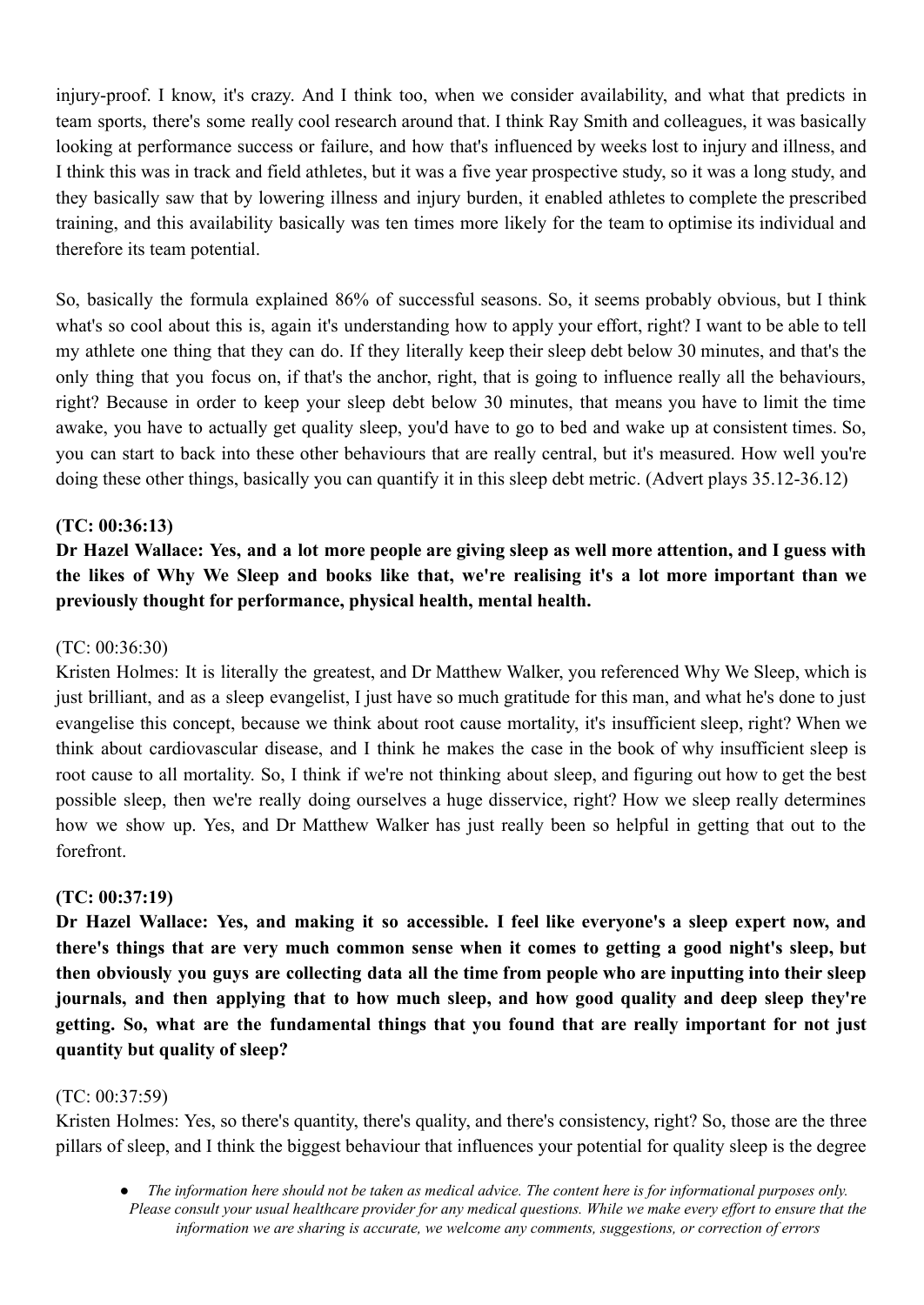to which you stabilise your sleep-wake timing, right? So, I've kind of been talking about that throughout the podcast. If your project is to get better sleep, start with stabilising your sleep-wake timing. So, just try to make that as regular as humanly possible, and in order to have a regular sleep-wake timing, one of the other most important behaviours is really getting that sunlight exposure within 20 minutes of waking up. And these are things that I don't know that people think about a whole lot, and then watching the sun set at night, that's basically going to tell your body to deactivate, and that, 'Oh, it's time for sleep.' So, you're sending signals to your body that, 'Okay, it's time to wind down, it's time to get some sleep.' And then I think the next piece to that is, alright, how are you phasing into the evening? You want to make sure that you're not exposing yourself to tonnes of artificial light, because again, when your eyeballs see that light, it signals to the brain again that it's time to be awake. So, to get a quality night's sleep, you'd want to try to help your body understand what it needs to do next. So, limit the artificial light exposure, to the degree that you can, make your bedroom as cool as possible, and then snuggle up with warm blankets, and I know not everyone has the privilege of having air conditioning in their home, and can't keep their room at 64 degrees, but to the degree that you can, try to keep your room cool, dark, quiet, those will also impact your sleep quality. And then again, meal timing, and just what's happening mechanistically here is that if you eat a lot of food once the sun goes down, and close to bedtime, all of the resources that typically would go toward helping you get quality sleep, which is basically measured by how much time you're spending in these deeper (TC 00:40:00) stages of sleep, but what happens when you eat close to bedtime is you divert resources toward digestion. Because sleep and digestion are both parasympathetic activities, you can't do both at the same time, and your body will prefer to digest food before it will sleep. But it just has to, right? It doesn't have a choice. So, it has to take care of the stuff in your belly before it can focus on sleep.

So, I think that's really important for folks to understand if again, they want to get quality sleep, and we see meals close to bedtime is one of the top influencers on next day recovery, and that's one of the things, to your point, we get to track in the journal, is when you're eating your meals, and we're seeing this surface in the study that we're doing with 700 collegiate athletes as well, looking at pre-bed meal timing. It seems to have a relationship to heart rate variability. So again, I think really important. Then alcohol is probably the other behaviour, and that is probably at the tippy top. So, any alcohol within two hours of bedtime is no question going to influence your sleep, because alcohol is a sedative, you might feel like you're sleeping, but the reason why, after you drink alcohol, you wake up feeling really crappy and not refreshed, is because you're spending no time in deeper stages of sleep. Your heart rate is usually jacked, your heart rate variability is suppressed, so your respiratory rate is higher. So, all the makings of a not restful night time experience.

## **(TC: 00:41:36)**

## Dr Hazel Wallace: Gosh, I feel like alcohol has the biggest influence on my recovery when it comes to **Whoop. The only time I get red recovery is if I've had a drink the night before.**

#### (TC: 00:41:46)

Kristen Holmes: I know, I know, it's really kind of depressing. But yes, sometimes our members will see one glass of wine, and they'll wake up with a better recovery the next day than maybe they typically have, and actually there is a sweet spot, I think. Alcohol has some real positive effects, depending on what kind of alcohol you drink of course, but one glass of wine with friends, around a meal, it's kind of the social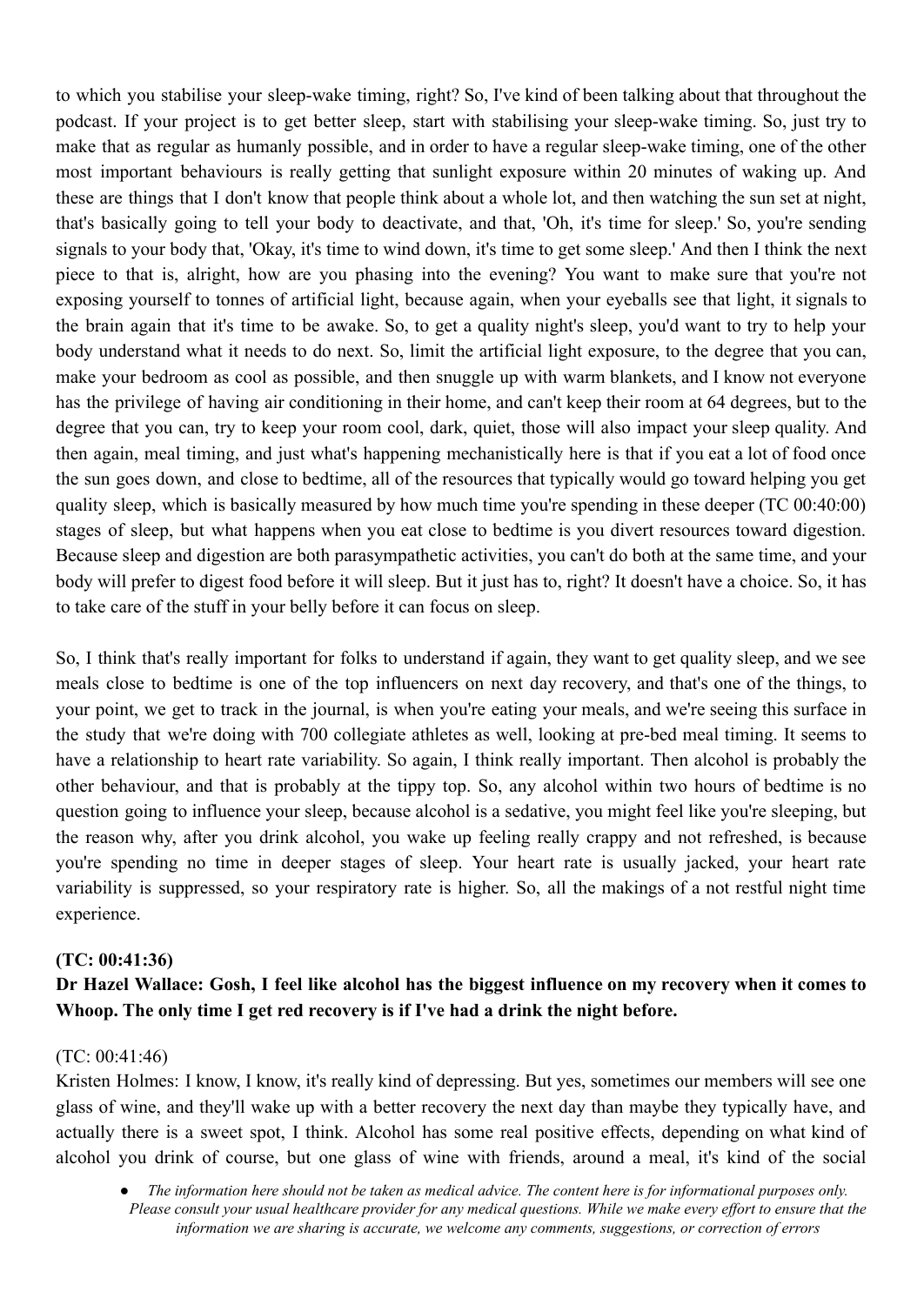connection that happens, can actually have a real positive effect on your psychology, and as we know, your psychology influences your physiology and vice versa. Yes, so it doesn't mean you can't have alcohol, but it's just about being smart about the timing, and just making sure that you're hydrating appropriately. Having water is important.

## **(TC: 00:42:37)**

**Dr Hazel Wallace: Absolutely, and I guess circling back to shaping behaviour, I'm sure for people who** are top level athletes, and using devices like this to track their recovery, if they're seeing that in real **time, that it's really negatively impacting their performance scores, it's going to deter them from having a big night out close to a big event, or when they're in a hard training season.**

## $(TC: 00.43.04)$

Kristen Holmes: Yes, totally. I mean, this has been the coolest thing to observe in the time that I've been at Whoop, which gosh, now is like five years, is that across every single cohort we work with, especially in these high stakes environments, where deactivation is difficult. When you look at front-line healthcare workers, and tactical athletes, and professional athletes who come off of these really high stress jobs, and if they don't have the tools to understand how to deactivate, oftentimes they use alcohol to help them come down, and we've seen that over the course of the time on the platform, these folks in these high stakes verticals on average reduce their alcohol consumption by 89%.

## **(TC: 00:43:50) Dr Hazel Wallace: Oh my God.**

## (TC: 00:43:51)

Kristen Holmes: I know. I know we can't see each other, but I'm smiling, just because I think that certainly my calling and my main project in life is just to help people understand how behaviours lead to the capacity to live your values with more joy and energy, right? At the end of the day, I think that's all what we're after, and not to paint this horrible picture around alcohol, but it does impact us, and it has a profound impact on our ability to show up for the people that we love, and for the things that we love. So, to be able to quantify that in such an elegant way, and be able to display that to our members, I think is a real contribution, I think, to humanity really. So yes, I'm really proud of the fact that we have a product that's able to modify behaviour in such a profound way.

## **(TC: 00:44:41)**

**Dr Hazel Wallace: Yes, I completely agree. It's really useful, and definitely changing how people perform, and health outcomes. I guess we've talked extensively about sleep, and so I imagine that** you're going to put that right up there with your recovery strategies, but what would you say are the **maybe top three most impactful changes that you think people can start today, to improve their performance and day-to-day health?**

## (TC: 00:45:12)

Kristen Holmes: Yes, I mean definitely the stuff that we've talked about, right? Stabilising sleep-wake timing, again, the most important behaviour. So, getting outside in the morning, and then while the sun's setting. Eat when the sun's out. Those are huge. I think the other things that really influence recovery, having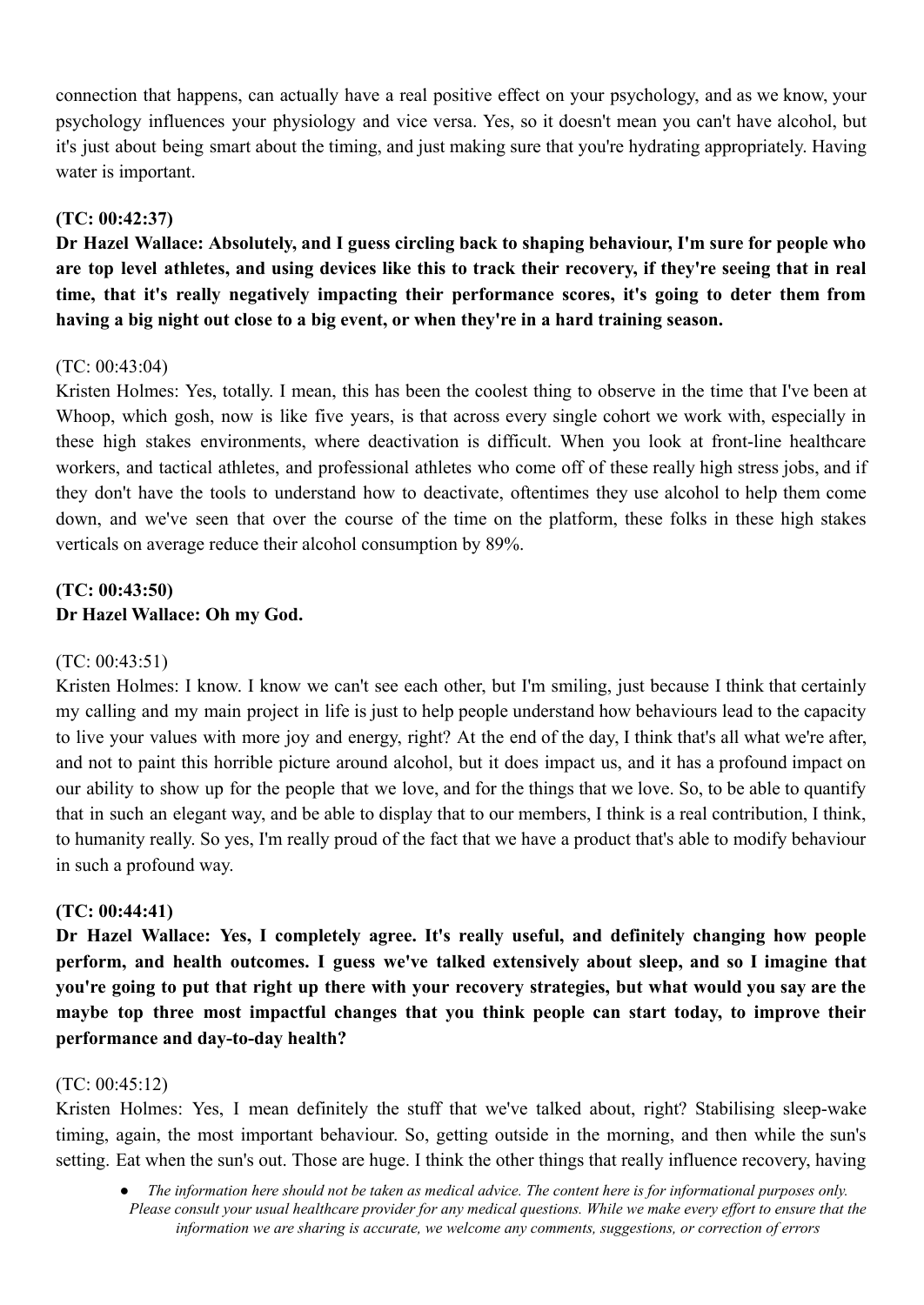a contemplative practice has been shown in the literature to be really powerful. Either gratitude journaling, or mindfulness meditation. Really I think just being able to control your attention, so you can attend to the things that matter, and you can find the signal through all the noise that's out there. I think mindfulness meditation, gratitude journaling, is kind of a path to that, and then I mentioned the biofeedback, the resonance frequency breathing. Hydration is so simple, but dehydration compromises your ability to recover in just profound ways. So, staying hydrated is so critical, and generally speaking, I think from a protocol standpoint, if you're not training a tonne, 0.5 ounces to every pound of bodyweight would be a good place to start, I think. You can definitely over hydrate, so you just want to monitor your levels. Anyway, hydration is really key, mobility is another thing that I think is probably not talked about enough, but I think if you look at the literature, how mobile you are later in life definitely influences your health, and your wellness, and your longevity, and staving off disease. So, staying mobile I think is really important. And then some sort of cold/hot therapy. Basically what I'm talking about, if you distil recovery down to, you're either activating the parasympathetic state, so you're either calming your nervous system, or you're activating the sympathetic, you're activating your nervous system, right? So, it's really recovery is about strategically activating and deactivating your autonomic nervous system. So, a lot of what I have talked about so far related to HRV-bound feedback, contemplative practice, hydration, mobility, are all parasympathetic activities. I think cold and hot therapy actually activate the sympathetic branch of the nervous system, which also is important, right? Because it's always about this balance. But cold and hot are going to temporarily suppress heart rate variability, and increase resting heart rate, but these practices lead to higher levels of resilience over time.

So, it definitely improves cardiovascular functioning, cognitive functioning, it's been proven in the literature, so when we think about recovery behaviour generally, mobility, hydration, cold/hot therapy, some sort of HRB, the biofeedback, I talked about resonance frequency breathing, and a contemplative practice would be my top ones, and this is based on just the oceans of science and literature that exist out there. I've kind of wrestled it to ground, and those are the top things that I would be tracking.

## **(TC: 00:48:15)**

## Dr Hazel Wallace: I want us to go back to gratitude, and have you noticed from the data that it has a **tangible difference on people's recovery?**

## (TC: 00:48:26)

Kristen Holmes: Not in our data, per se. At a population level that hasn't surfaced in our data, but there is a lot of external research, really well done, controlled studies, that suggest that contemplative practice, so specifically a lot of research around gratitude journaling, and meditation and mindfulness, seemed to be linked to better mental health. Better mental health will lead to better physiological functioning generally, right? There's a bidirectional nature. So yes, there's a lot of external literature, we don't necessarily see that manifest in our data per se. But yes, it's definitely worth I think mentioning and inputting it in the top six of recovery behaviours that are associated with optimal biometric outcomes.

## **(TC: 00:49:14)**

**Dr Hazel Wallace: Yes, absolutely, and I think also, especially if you're doing it pre-bedtime, it's a journaling practice, a wind down, it's part of your routine, it switches you off. There's so many indirect benefits when it comes to performance and recovery.**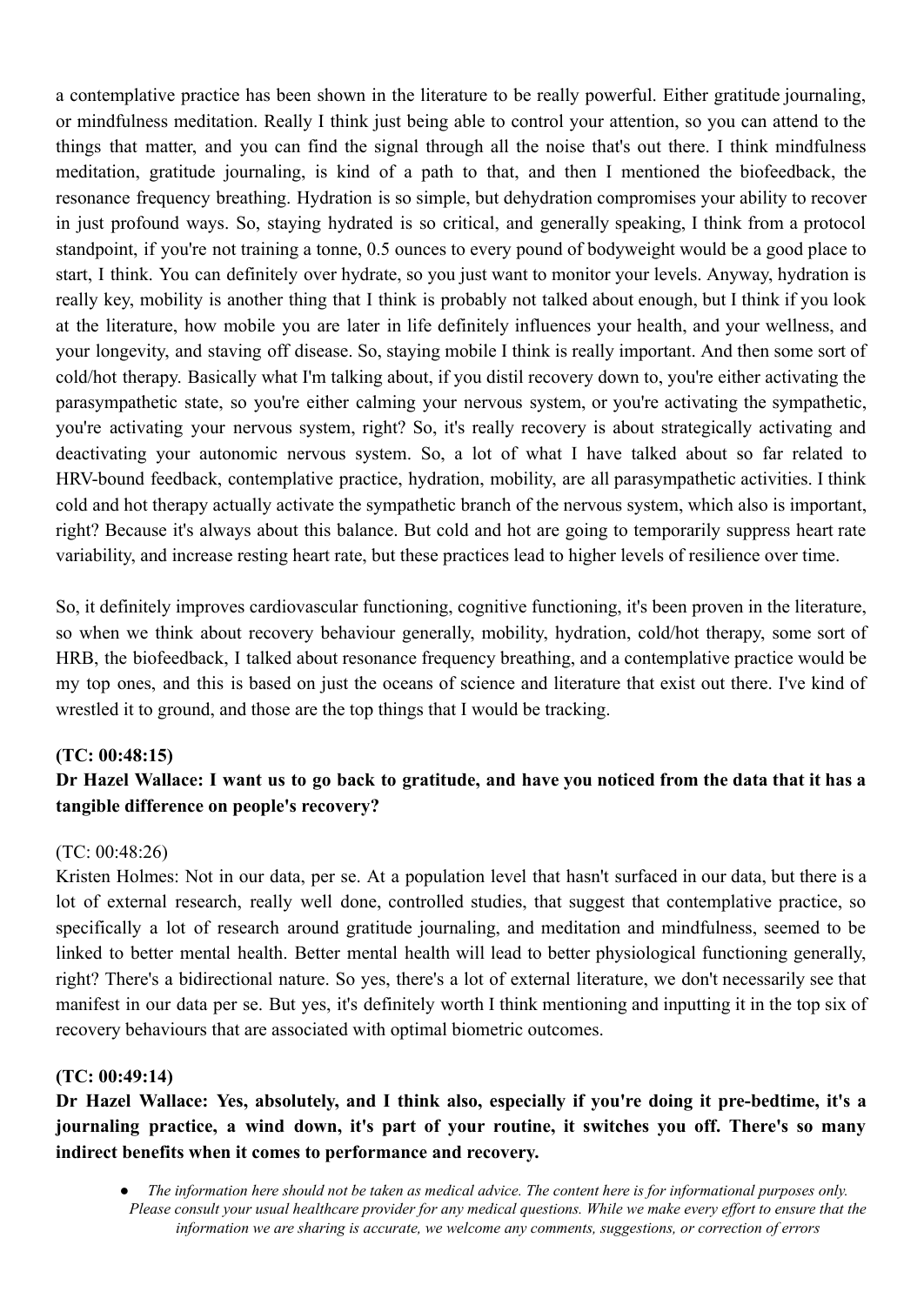### (TC: 00:49:29)

Kristen Holmes: There's no doubt, and I think it's probably worth mentioning, it is hard to study, because it's actually quite non-specific, right? If I were to tell you to do one thing, I'd probably say to do resonance frequency breathing, in terms of an order of operation, because I think that incorporates the breath, and doing it at a specific frequency, whereas meditation and mindfulness is really a skill you need to develop and get good at. That said, I think just sitting quietly, and just doing your best to be mindful (TC 00:50:00) of your breath, and keep your thoughts at bay is absolutely worth doing every day, but it is a bit harder for people. So, I think if you're looking to grasp onto a behaviour that can really have immediate impact on recovery, resonance frequency breathing is kind of the first thing to potentially do. Again, if we're talking about, we've mentioned six things, what is the order of operation, I would put resonance frequency at the top, and then I think to your point, doing some journaling at night generally speaking should help calm the mind, and then ending that journal listing three things that you're really grateful for tends to kind of position you to have a good night's sleep.

## **(TC: 00:50:37)**

## **Dr Hazel Wallace: Amazing. So many takeaways there, that was such a fascinating conversation.**

(TC: 00:50:43) Kristen Holmes: Oh, I hope so.

#### **(TC: 00:50:44)**

## **Dr Hazel Wallace: Yes, absolutely. Well thank you for giving us your time today.**

## (TC: 00:50:49)

Kristen Holmes: Oh, it's my pleasure. I know it's a lot of information, but I think we want to spend less time on these things, not more time, and I think a lot of the research that we're doing is trying to again, find that signal, amidst all the noise. So people understand how to apply their effort, and can build practices that really do help them get on with their life, you know?

## **(TC: 00:51:12)**

## **Dr Hazel Wallace: Yes, 100%, and so if people want to learn more about the research that you're doing, or the work that you're personally doing, are you present on social media?**

## (TC: 00:51:21)

Kristen Holmes: The Locker at our whoop.com website, we'll write about and podcast on all the recent research. The executive function study I referenced we actually just did a podcast on, so if you go to whoop.com, you hit The Locker, there basically is all of our articles about the research that we're doing, and then all the podcasts as well. I do not have a huge social media following, but I do post on Instagram about a lot of the stuff that I'm talking about today, it's Kristen\_Holmes2126, and then I'm more active on LinkedIn. So, always will post about new research, and I try to really help folks understand what the research means, and how to apply it to their lives, and also I always outline what the limitations are of the research too, so people can take it with a grain of salt, and understand how they might apply it in the real world.